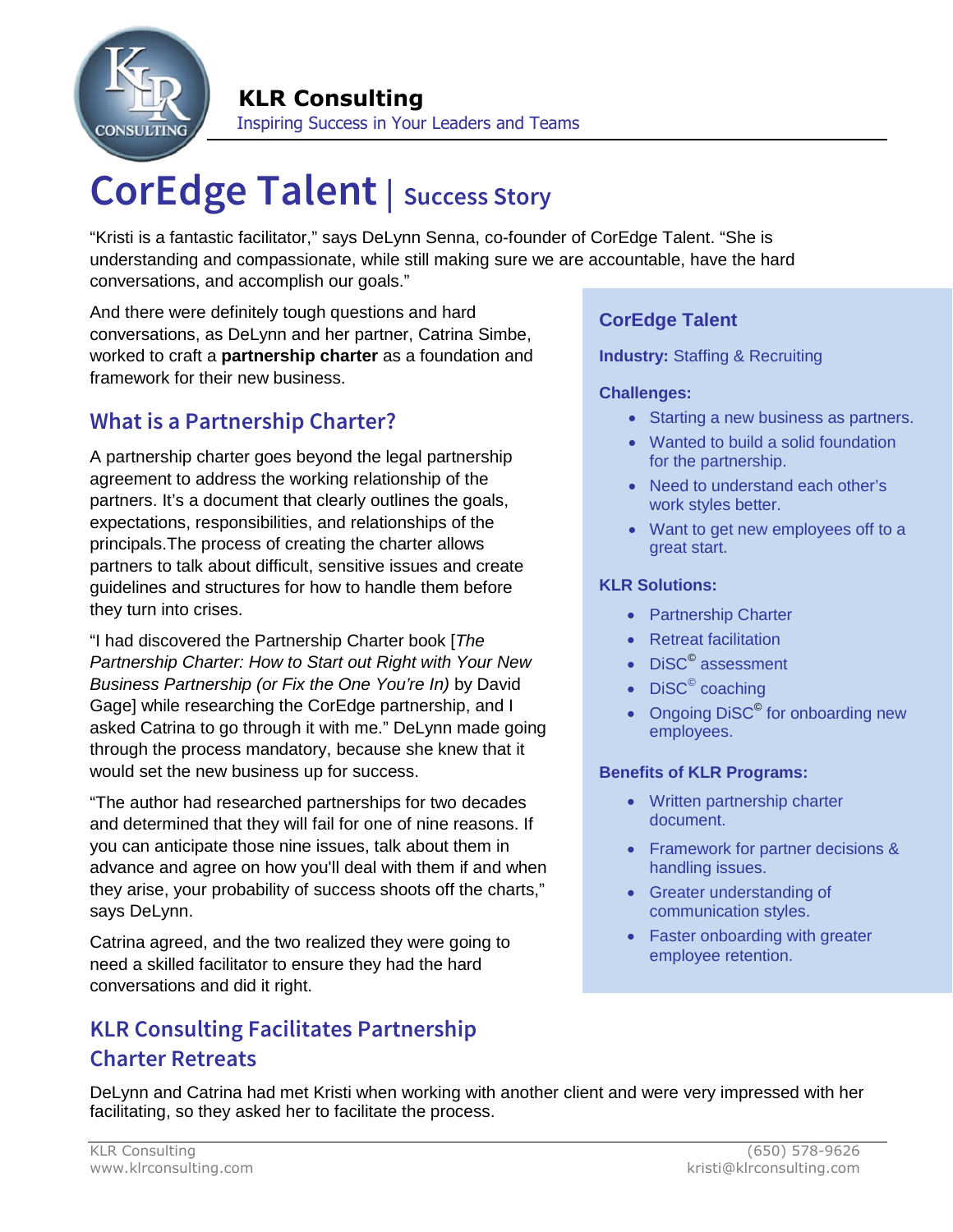

"She agreed, and we spent three full days on it, turning the book into a workbook and going through every single chapter, every potential issue."

DeLynn continues, "Kristi was the perfect person to walk through this with us. She had already taken us both through the DiSC<sup>©</sup>, so she had a good understanding of both our work styles and our communication styles. Her ability to be compassionate with us, but to also make sure we were having the tough discussions and going through the uncomfortable parts even when we wanted to stop, was exactly

"Kristi is brilliant. Her energy, her compassion and enthusiasm for the leaders and businesses she works with is profound. She is just exceptional."  $\sim$  DeLynn Senna, Co-founder, CorEdge Talent what we needed."

Both partners came into it willing, and even excited, to do the hard work, but Kristi made sure they answered the questions. "If one of us wasn't being fully truthful, or fully authentic, or giving a full answer, she would press us, or probe deeper, 'What else? There seems to be more on your mind, can you elaborate?' things like that. Sometimes she really did have to pull complete answers out of us, because the questions are hard."

## **Intense Work, Great Support**

Even after day one, once it was clear just how intense this process could get, they were still committed to it, largely because Kristi made the environment safe, comfortable, and encouraging. So even though the process could get

uncomfortable, Catrina and DeLynn both felt supported and safe.

Over three day-long sessions, the two explored a broad spectrum of issues including what becoming partners would mean to each of them, how their roles would change, and their expectations of each other. Many people are more comfortable negotiating with their clients than their partners.

"Kristi has experience with partnerships; having seen the good and the bad, so she understood the value of this process and could shift our perspective and remind us of how beneficial the work was when necessary."

Kristi helped to document everything discussed, and helped turn it into a written partnership charter, a confidential document that the two partners have signed and that they can reference when they need to be reminded of how they agreed to handle certain situations, especially when emotions are running high.

"Catrina and I may never actually need to reference our charter, because we've done so much of the hard and emotional work in advance. We may have worked out potential roadblocks and problems before they arise by doing this," says DeLynn.